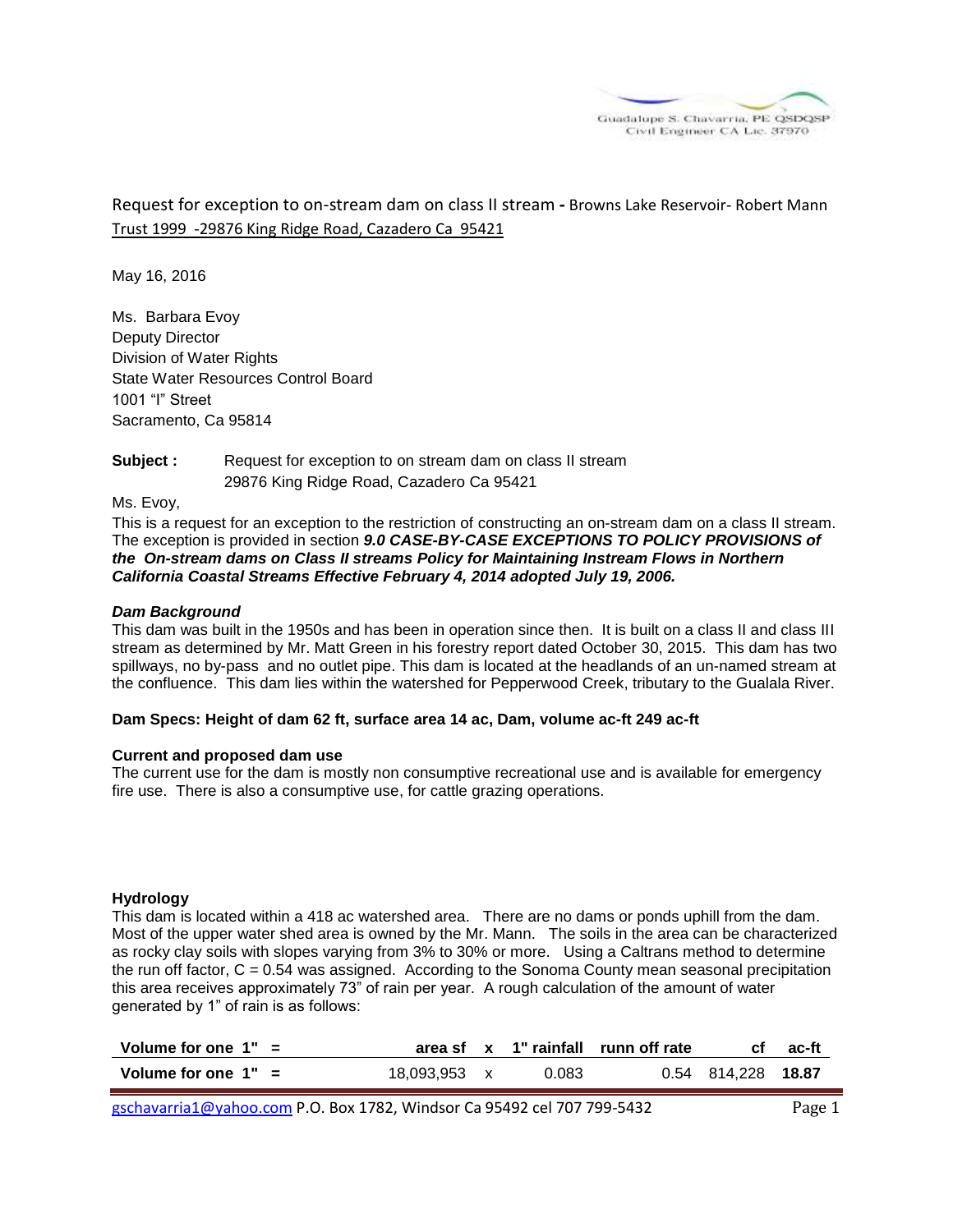

| Volume for total avg. Rainfall $=$ volume for 1" x total average rainfall |       |        | ac-ft |
|---------------------------------------------------------------------------|-------|--------|-------|
|                                                                           | 18.87 | $73 =$ | 1.377 |

According to these calculations, the volume of water that will flow downstream after the proposed consumptive use is met is equal to:

Volume generated –the consumptive use  $(76 \text{ ac-fit})$  or  $1377 - 76 = 1301 \text{ ac-fit}$ .

According to the dam records it takes about 5 inches of rainfall to fill 3.5' (about 48 ac-ft) below the dam spillway or about 14 ac-ft per inch. On average the first inch of rain does not yield any water. The initial rains usually occur and filling of the dam usually happen between Oct 15 and Dec 1.

#### **Type of streams and fish habitat**

The report dated September 30, 2015 by Mr. Matt Greene investigated the types of streams and probability of finding fish based on barriers and elevation differences. The report summarizes his finding as follows.

"Upon examination of the watercourse, it is my professional opinion that the unnamed tributary to Pepperwood Creek can't support anadromous fish populations for at least 3,900 feet below the dam due to multiple blockages within the watercourse that aren't restorable. These blockages, some for waterfalls, and several for grade are not something that can be mitigated to allow for passage."

So even though the class II stream could support fish habitat the fish are not able to climb to the upper reaches of the watershed due to the 4 or more blockages. In fact the report did not cover the entire 11,000 feet of the un-named stream so there could be more blockages.

## **Proposed mitigation for existing dam**

The proposed mitigation for this dam should be on Pepperwood Creek or just upstream of the confluence where fish activities are observed. This mitigation could include tree planting, instream improvements as agreed upon by the Fish and Wildlife and the California State Water Board.

## **Request for exceptions per section 9 of the Policy For Maintaining Instream Flows in Northern California Coastal Streams.**

The reason Mr. Mann is seeking an exception is that the existing dam is on a Class II stream. According to section 2.4.2 of the State Water Board will not approve a water right permit for an onstream dam on a Class II stream unless the 4 conditions listed are met:

- 1. Documentation of the dam existence prior to the adoption of the policy manual
- 2. A passive bypass system can be installed in the form a siphon
- 3. Mitigation for dam construction. The following is a more detailed discussion of the how Mr. Mann would satisfy the items listed above.

With regards to the items 1-4 of the same section. Mr. Manns Dam does not meet item 1. " "The dam is located above an existing permitted or licensed reservoir"….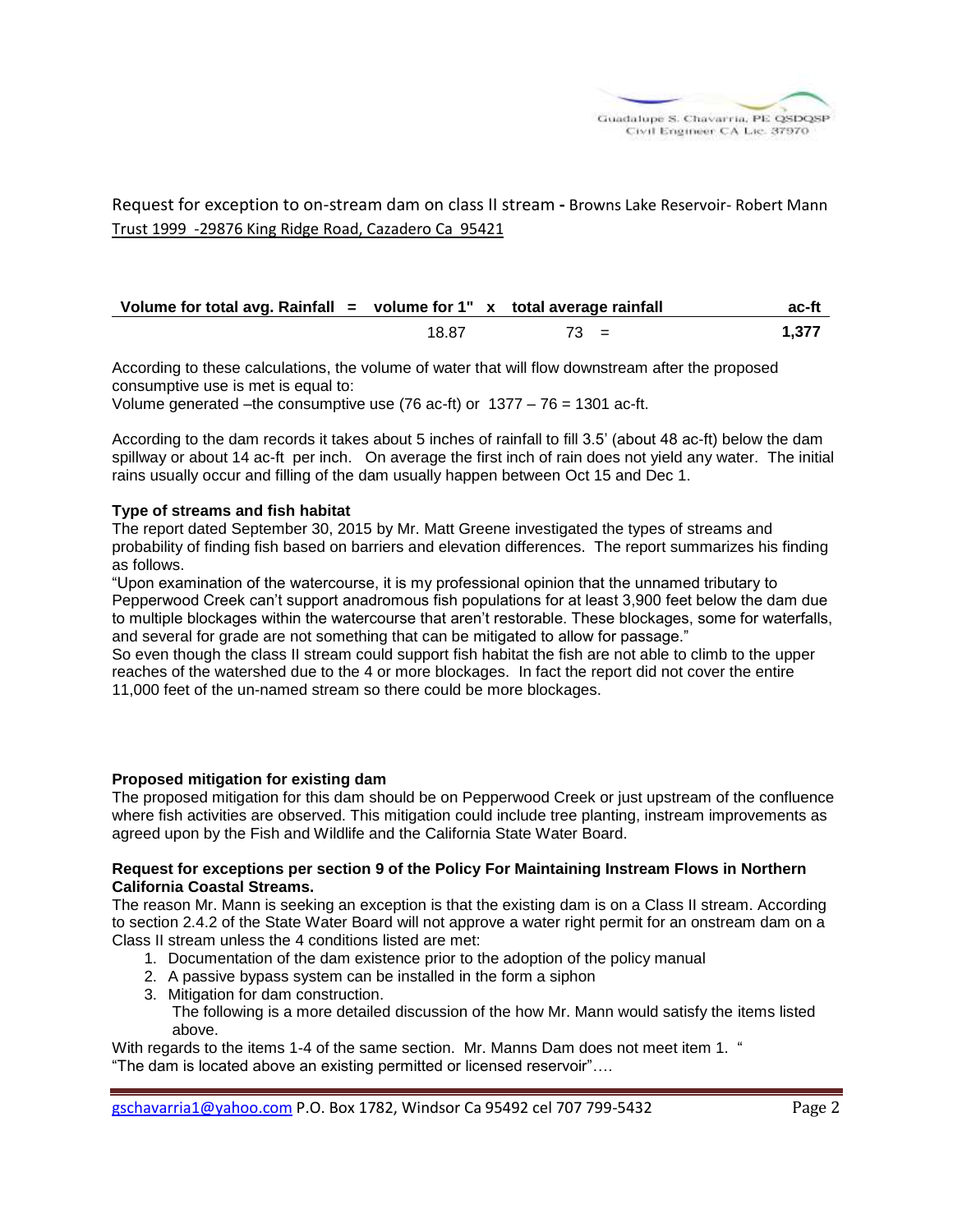

Items 2 ,3 and 4 can be met

## **(1) a detailed description of the reason for the request;**

- a. The dam has been in existence since the 1950's as a recreational and to some extent a stock watering pond. It lies within the headlands of the water shed and is approximately 3,900 feet (see Greene report dated Sept 30, 2015) upstream from any viable reach of the stream where **anadromous salmonids** can climb.
- b. The 418 acres of water shed along with a mean average of 73" rainfall per year provide ample run off to fill the reservoir with at least 5 inches of rain according to the owners records. Filling of the reservoir usually happens within the first rains typically from October to mid-December. Once the reservoir is full the run off from the reservoir transmits water to the rest of the water shed without any further impoundment. This minimizes the downstream effects on **anadromous salmonids activities**.
- c. The proposed consumptive use 76 ac-ft will not begin until May 15 past the fish migration that occurs in the lower reaches of the un-named stream and further down the tributary.
- (2) the policy provisions that are involved;

Meets the Principals in section 2.1 for Maintaining Instream flows 1, 2, 3, and 4. Principal 5 does not apply since the dam is already constructed.

# *Number 1 of section 2.4.2 onstream dam on class II streams*

The applicant provides documentation acceptable to the State Water Board that the onstream dam was built prior to July 19, 2006.

#### *Number 2 of section 2.4.2 onstream dam on class II streams*

A passive bypass system or automated computer-controlled bypass system is constructed that conforms to the requirements contained in Appendix E.

#### *Number 2 of section 2.4.2 onstream dam on class II streams*

The applicant prepares and submits a biological assessment demonstrating that the dam will not adversely affect fish between it and the existing permitted or licensed reservoir.

#### *Number 4 of section 2.4.2 onstream dam on class II streams*

The applicant develops and implements mitigation plans for non-native species eradication, gravel and wood augmentation, and/or riparian habitat replacement, where needed.

- (3) documentation of the reasons why the exception will not compromise maintenance of instream flows in the policy area; and,
	- a. Hydrology report and water availability report for the water shed area by Guadalupe S. Chavarria, PE
	- b. The water flow records, kept by the owner, document the initial rains and when the reservoir spills.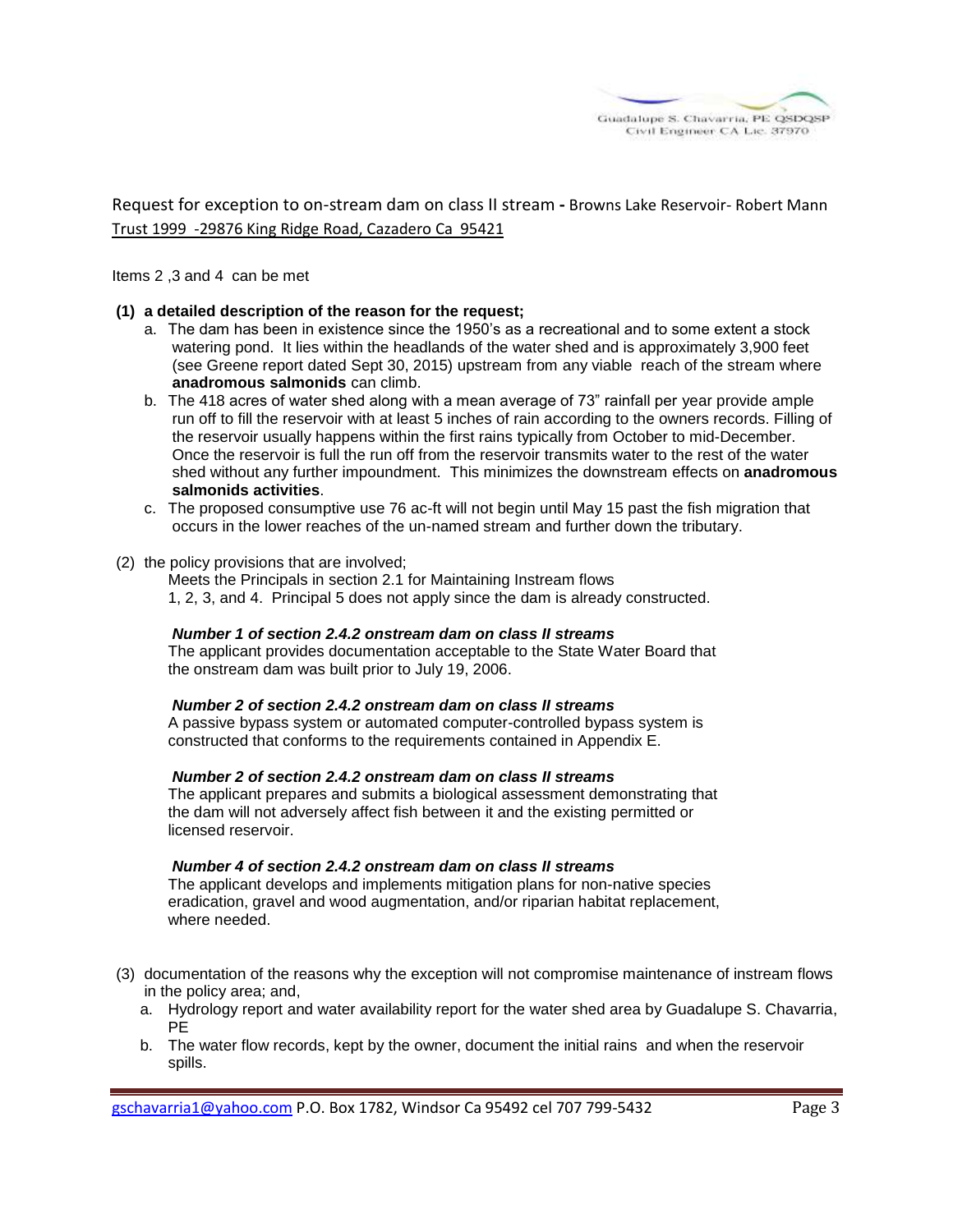

- c. Instream report prepared by Matt Greene dated September 30, 2015, focuses on stream classification and the feasibility of migration fish .
- (4) an explanation of how the public interest will be served by the exception.

a. Reservoir provides a place to collect silt from the 2 major streams. This silt is collected primarily at the entrance to the reservoir and can be removed and deposited onsite. This helps maintain the water quality of the stream providing better habitat for fish.

b. Provide irrigation for crops for consumption by the human population.

c. Provide irrigation for new trees to be planted on the property for wildlife habitat, carbon sequestration and erosion control.

- d. Provide water for livestock that will be sold for food or breeding.
- e. Provide water for fire suppression used by Cal Fire. (See letter of support)
- f. Anadromous salmonids activities downstream will be minimized by early water construction. Or when necessary water could be released using a new siphon.

Please call if you have any questions.



Guadalupe S. Chavarria, PE QSD/QSP **Copy:** Mr. Bob Mann

Angela Nguyen, Environmental Scientist, State Water Resources Control Board Division of Water Rights (916)341-5318 [Angela.Nguyen-Tan@waterboards.ca.gov](mailto:Angela.Nguyen-Tan@waterboards.ca.gov)

Attachments:

- 1. 1993 photo of dam
- 2. Salamander near dam area
- 3. Photo of dam side slopes
- 4. Rock water fall limiting fish access
- 5. Field report Greene Sept 30 2015
- 6. Cal fire letter of support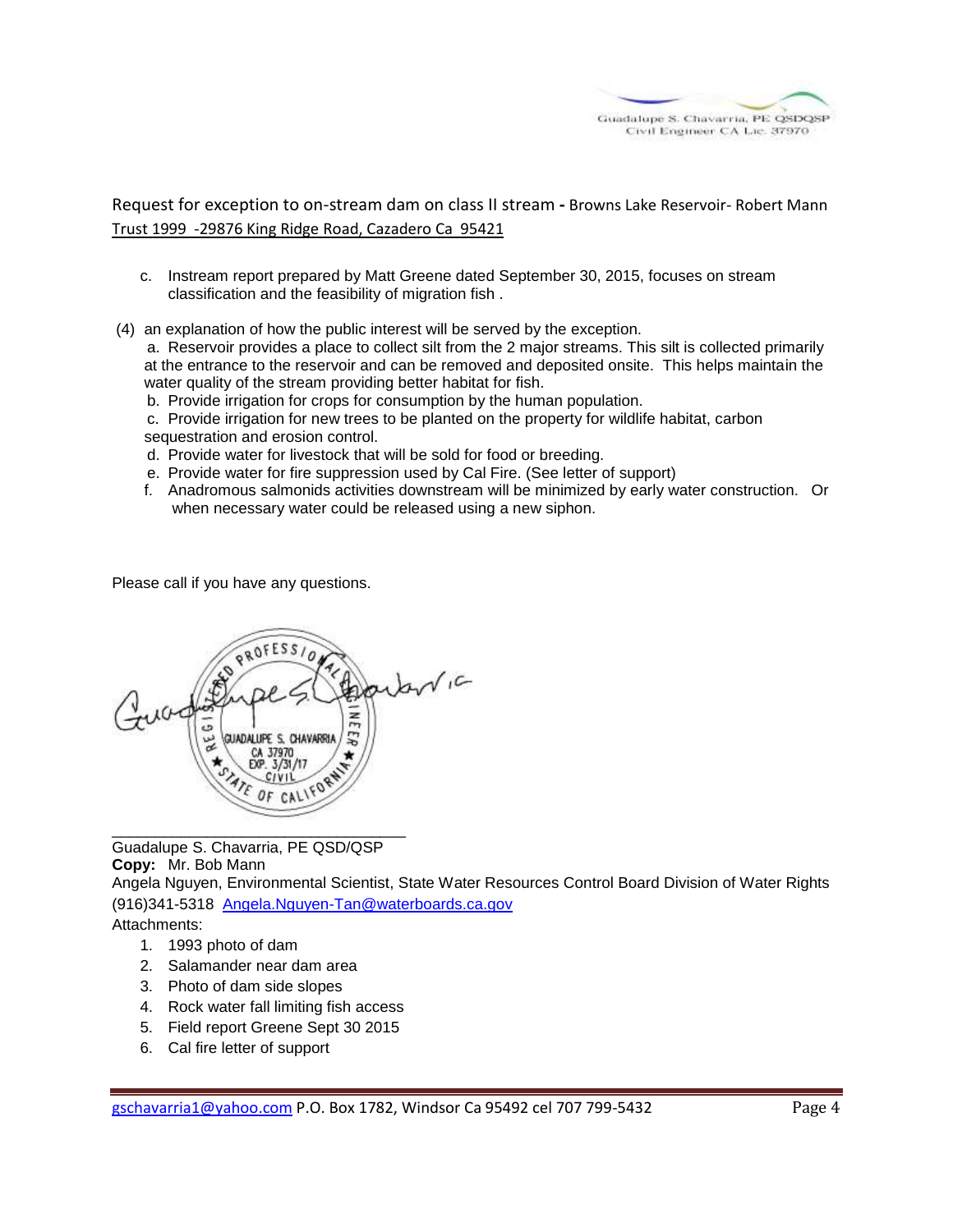

1 Proof dam has been in existing at least since 1993 – Source Google Earth

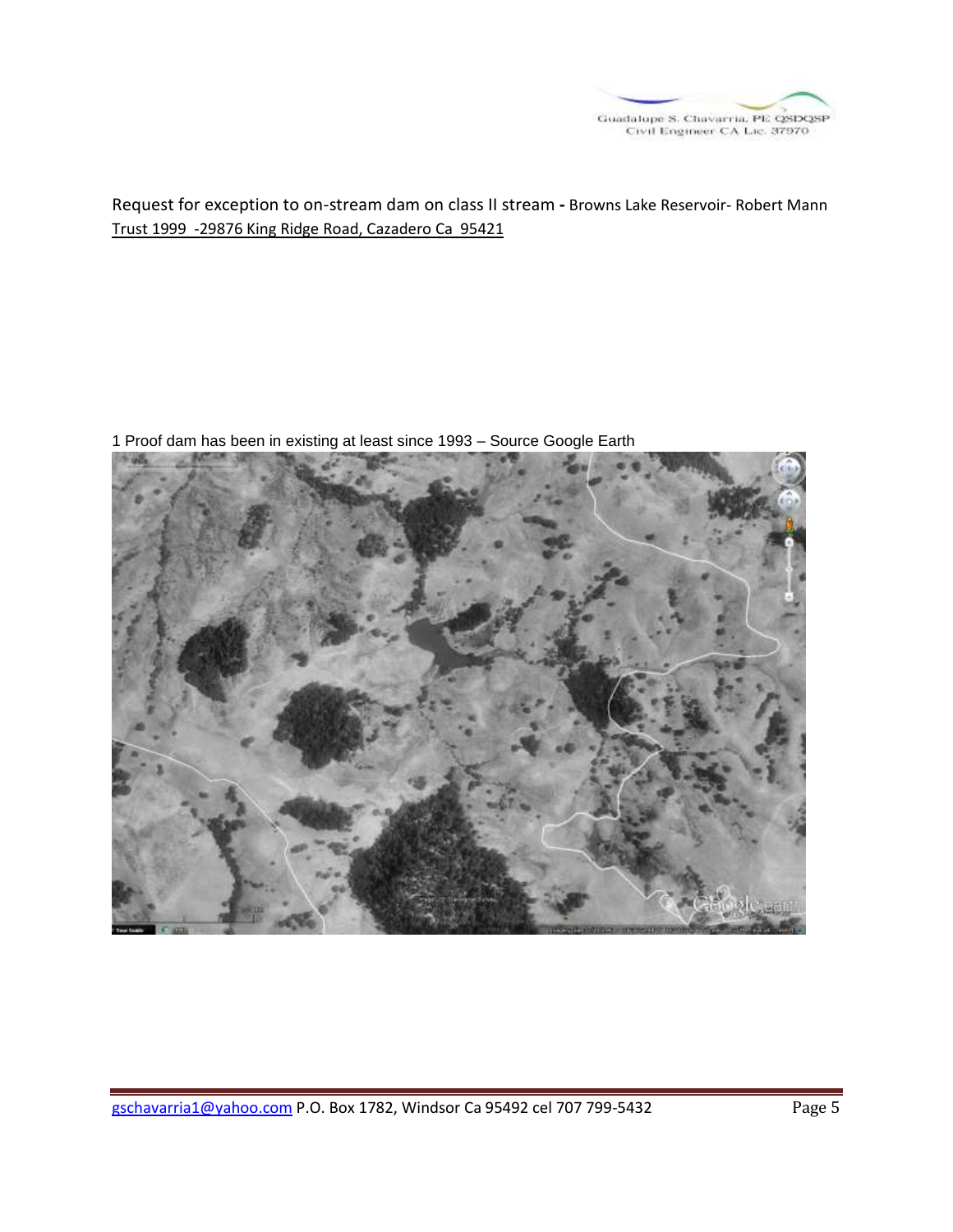

2 Salamander siting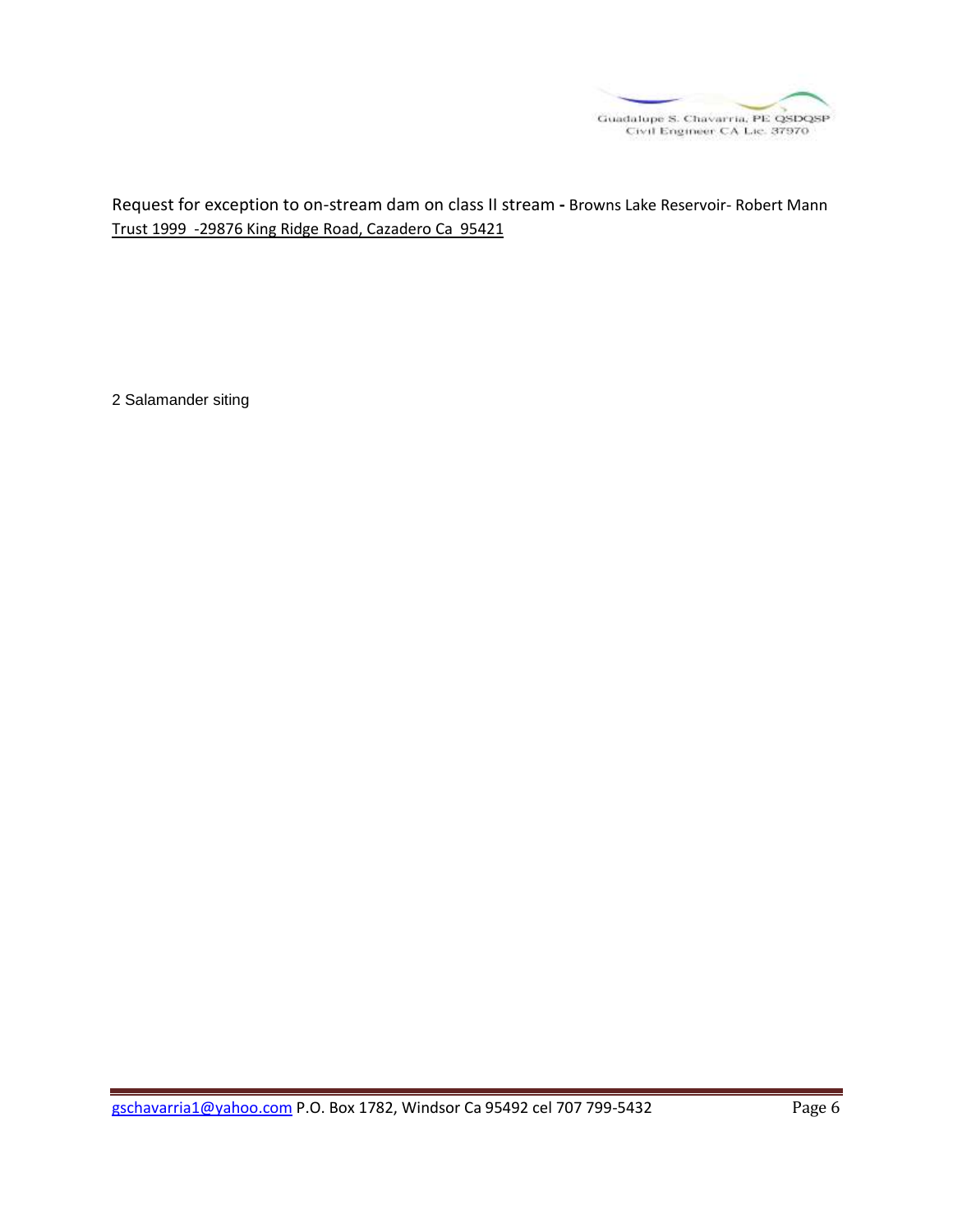



3 View of dam looking north. This shows the slopes of the dam sides.

[gschavarria1@yahoo.com](mailto:gschavarria1@yahoo.com) P.O. Box 1782, Windsor Ca 95492 cel 707 799-5432 Page 7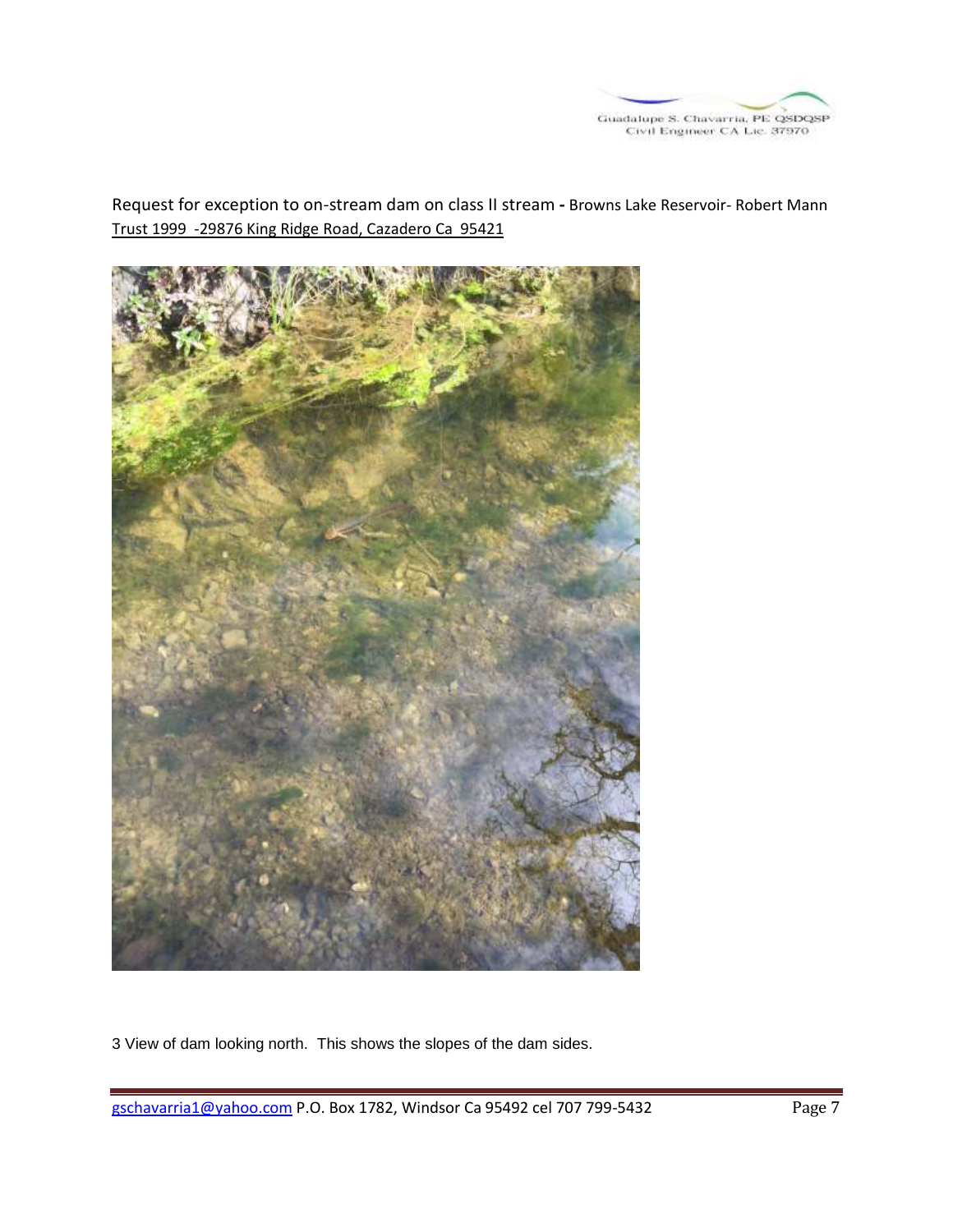



4 Rock water fall limiting fish access. See Green Report for all blockages

[gschavarria1@yahoo.com](mailto:gschavarria1@yahoo.com) P.O. Box 1782, Windsor Ca 95492 cel 707 799-5432 Page 8